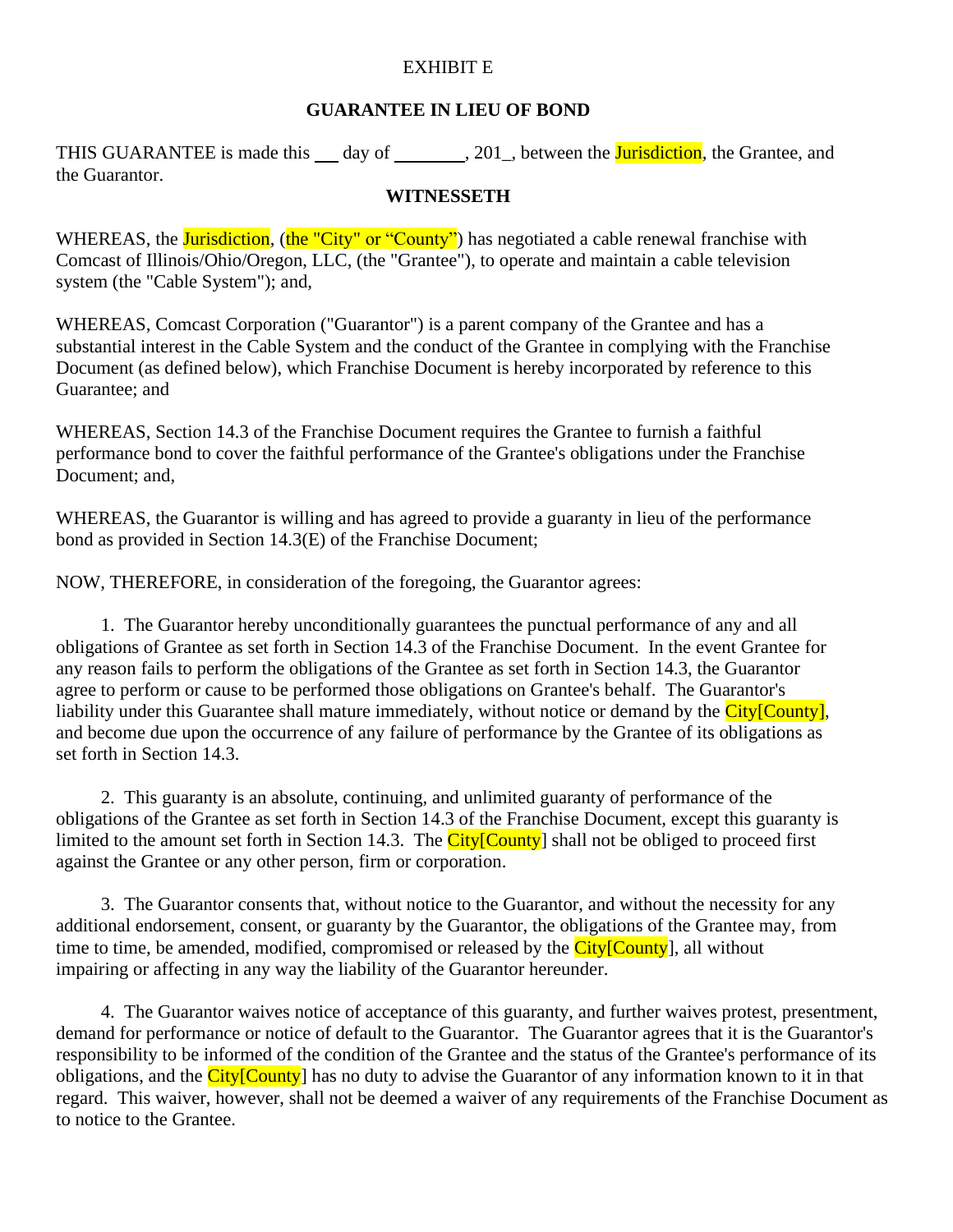5. The City's<sup>[County's]</sup> failure to require strict performance of the Franchise Document shall not release the Guarantor from liability under this Guarantee.

6. Any litigation between the  $City[Country]$  and the Guarantor arising under or regarding this Guarantee shall occur, if in the state courts, in the Multnomah County Court having jurisdiction thereof, and if in the federal courts, in the United States District Court for the District of Oregon. The terms and provisions of this Guarantee shall be governed by and construed in accordance with the laws of the State of Oregon, even if Oregon's choice of law rules would otherwise require application of the law of a different state.

7. This Guarantee, unless terminated, substituted or cancelled, as provided herein, shall remain in full force and effect for the duration of the term of the Franchise Document, or as expressly provided otherwise in the Franchise Document.

8. The Guarantor may propose substitution of another Guarantor to perform the obligations of this Guarantee. If the City[County] finds the proposed substitute Guarantor reasonably satisfactory, another Guarantee may be substituted upon mutual agreement of the City[County] and the Guarantor. Such substitution shall not affect liability incurred or accrued under this Guarantee prior to the effective date of such substitution. No claim, suit or action under this Guarantee by reason of any default of the Grantee shall be brought against the original Guarantor unless asserted or commenced within one year after the effective date of such substitution of the Guarantee.

9. Any notices given pursuant to this Guarantee shall be in writing and delivered personally to the following addressees or deposited in the United States mail, postage prepaid, certified mail, return receipt requested, addressed to the Guarantor and the Grantee at P.O. Box 5630, Denver, Colorado 80217, and to the City[County] at: **ADDRESS** and a copy to: Office for Community Technology, Room 1305, 1120 SW 5th Avenue, Portland, Oregon 97204.

IN WITNESS WHEREOF, the Grantee, the City[County], and Guarantor have entered into this Guarantee on the day of , 201.

## **DEFINITIONS**

(For purposes of this Guarantee, the following terms are defined as indicated below.)

Grantee: Comcast of Illinois/Ohio/Oregon, LLC.

Franchise Document: Franchise Renewal **Ordinance**[Resolution] No. , passed and adopted 2011.

GUARANTOR: Comcast Corporation By: Title:

State of  $\qquad \qquad$  ) ) ss. County of  $\qquad \qquad$  )